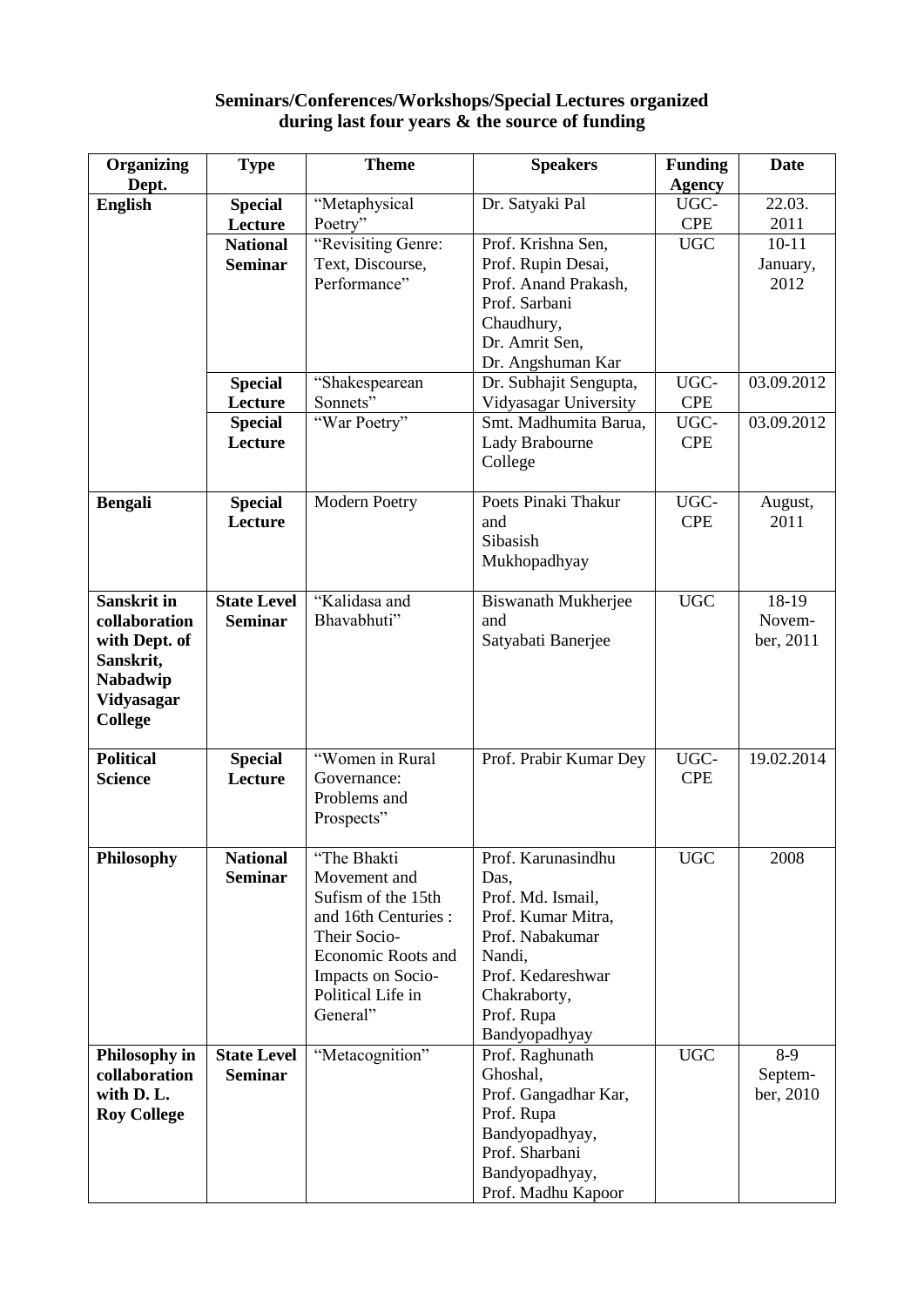| Philosophy in<br>collaboration                                                                       | <b>National</b><br><b>Seminar</b>    | "Perspectives on<br>Person and Personal                                                                            | Prof. J. L. Shaw,<br>Prof. Mamata                                                                                                                                | <b>UGC</b>         | $14 - 15$<br>Decem-              |
|------------------------------------------------------------------------------------------------------|--------------------------------------|--------------------------------------------------------------------------------------------------------------------|------------------------------------------------------------------------------------------------------------------------------------------------------------------|--------------------|----------------------------------|
| with<br>Ranaghat<br><b>College</b>                                                                   |                                      | Identity"                                                                                                          | Bandyopadhyay,<br>Prof. Kumar Mitra,<br>Prof. Roma<br>Chakraborty                                                                                                |                    | ber, 2011                        |
| <b>History</b>                                                                                       | <b>Special</b><br>Lecture            | "Aspects of Early<br>Medieval and<br>Medieval Indian<br>Society and<br>Economy"                                    | Dr. Amit De,<br>Dr. Suchandra Ghosh                                                                                                                              | UGC-<br><b>CPE</b> | 07.08.2012                       |
| Geography                                                                                            | <b>Special</b><br>Lecture            | "Tsunami and Its<br><b>Effect at Global</b><br>Scale"                                                              | Dr. Sugata Hazra,                                                                                                                                                | UGC-<br><b>CPE</b> | 2011                             |
|                                                                                                      | <b>Special</b><br>Lecture            | "Groundwater<br>Arsenic<br>Contamination and<br>Its Health Effects in<br>Ganga-Meghna-<br>Brahmaputra Plain"       | Dr. Dipankar<br>Chakraborty                                                                                                                                      | UGC-<br><b>CPE</b> | 05.10.2012                       |
| <b>Geography</b> in<br>collaboration<br>with World<br>Wildlife<br>Fund (WWF)<br>for Nature,<br>India | <b>State Level</b><br><b>Seminar</b> | "Environmen-tal<br>Degrada-tion and<br>Strategies for<br>Conservation and<br>Management"                           | Dr. Kalyan Rudra,<br>Prof. Malay<br>Mukhopadhyay,<br>Dr. Subhro Sen,<br>Dr. Premangshu<br>Chakrabarty,<br>Dr. Lakshmi<br>Sivaramakrishnan,<br>Prof. Ashis Sarkar | <b>UGC</b>         | $24 - 25$<br>Novem-<br>ber, 2011 |
| <b>Economics</b>                                                                                     | <b>National</b><br><b>Seminar</b>    | "Labour and<br><b>Employment: Theory</b><br>and Emperics"                                                          | Prof. Debendra Nath<br>Bhattacharyya,<br>Prof. Raj Kumar Sen,<br>Prof. Biswajit<br>Chatterjee                                                                    | <b>ICSSR</b>       | 27.09.2013                       |
| <b>Physics</b>                                                                                       | Depart-<br>mental<br><b>Seminar</b>  | "Astrophysics –<br>Concepts and<br>Challenges"                                                                     | Prof. D. P. Duari                                                                                                                                                | College            | January,<br>2010                 |
|                                                                                                      | Depart-<br>mental<br><b>Seminar</b>  | "Black holes:<br>Formation and<br>Radiation"                                                                       | Dr. Sunandan<br>Gangopadhyay,                                                                                                                                    | College            | 20.01.2012                       |
|                                                                                                      | <b>Special</b>                       | "Detection of Higgs                                                                                                | Prof. Sukalyan                                                                                                                                                   | UGC-<br><b>CPE</b> | Septem-                          |
| <b>Chemistry</b>                                                                                     | Lecture<br><b>Special</b>            | like particle in LHC"<br>"Green Chemistry"                                                                         | Chatterjee<br>Prof. Manas                                                                                                                                        | UGC-               | ber, 2012<br>11.03.2011          |
|                                                                                                      | Lecture                              |                                                                                                                    | Chakrabarty                                                                                                                                                      | <b>CPE</b>         |                                  |
|                                                                                                      | <b>Special</b>                       | "Chemistry Today"                                                                                                  | Dr. Saradindu                                                                                                                                                    | UGC-               | 11.03.2011                       |
|                                                                                                      | Lecture                              |                                                                                                                    | Bhattacharyya                                                                                                                                                    | <b>CPE</b>         |                                  |
|                                                                                                      | <b>Special</b><br>Lecture            | "Schiff Base<br>Coordination<br>Compounds:<br>Characterization,<br><b>Structural Diversity</b><br>and Application" | Dr. Shyamapada Shit,<br>Jalpaiguri Govt.<br><b>Engineering College</b>                                                                                           | UGC-<br><b>CPE</b> | 16.04.2013                       |